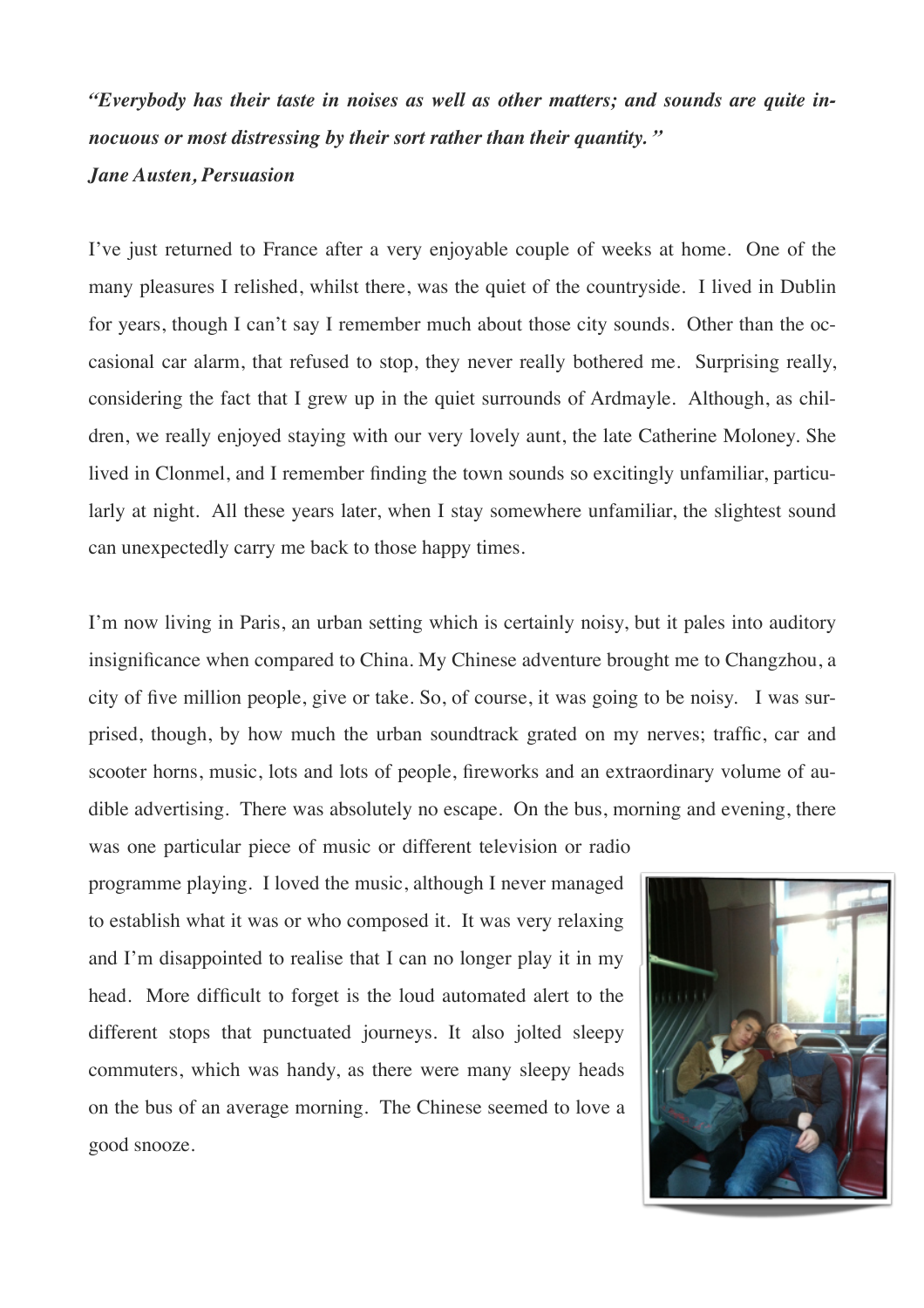Celebrations, by their nature, tend to be noisy affairs. In China they always took the same form—fireworks. The slightest bit of good news and off went the snap, crackle and pop. I was woken by their sound before 8 a.m. most weekends. The consolation was the relief that I wasn't actually in a war zone, which remained my default wake-up fear throughout my time there. It was nice too to think that somebody, somewhere, was happy about something. I'm a whole lot more magnanimous about this as I type my memories than I used to be when the 'fire alarm' put paid to my lie-in.



 Another Chinese aural attack I disliked was incredibly loud music being piped out of shops, onto the street. Within the shop, at a reasonable volume, I quite enjoy a tune, but out onto the street? Staff stood outside shops with microphones too, trying to encourage punters to come inside. I mean I assume that's what they were do ing, no idea what they were actually saying.

 ATM booths were in the vestibules of all the banks and shopping centres and being trapped in one of them, with a voice repeating God only knows what, for the duration

of a withdrawal, was very irritating. But the supermarket was the place I found most difficult. At practically every turn a tannoy repeated the special offer of that section. Short and shrill, over and over. It's hard to describe how annoying that was but it resulted in lightning quick shopping and several regrettable purchases. Bread, with dried fish hidden inside, was a particularly unpleasant lowlight. If you're ever tempted, don't, it's not good.